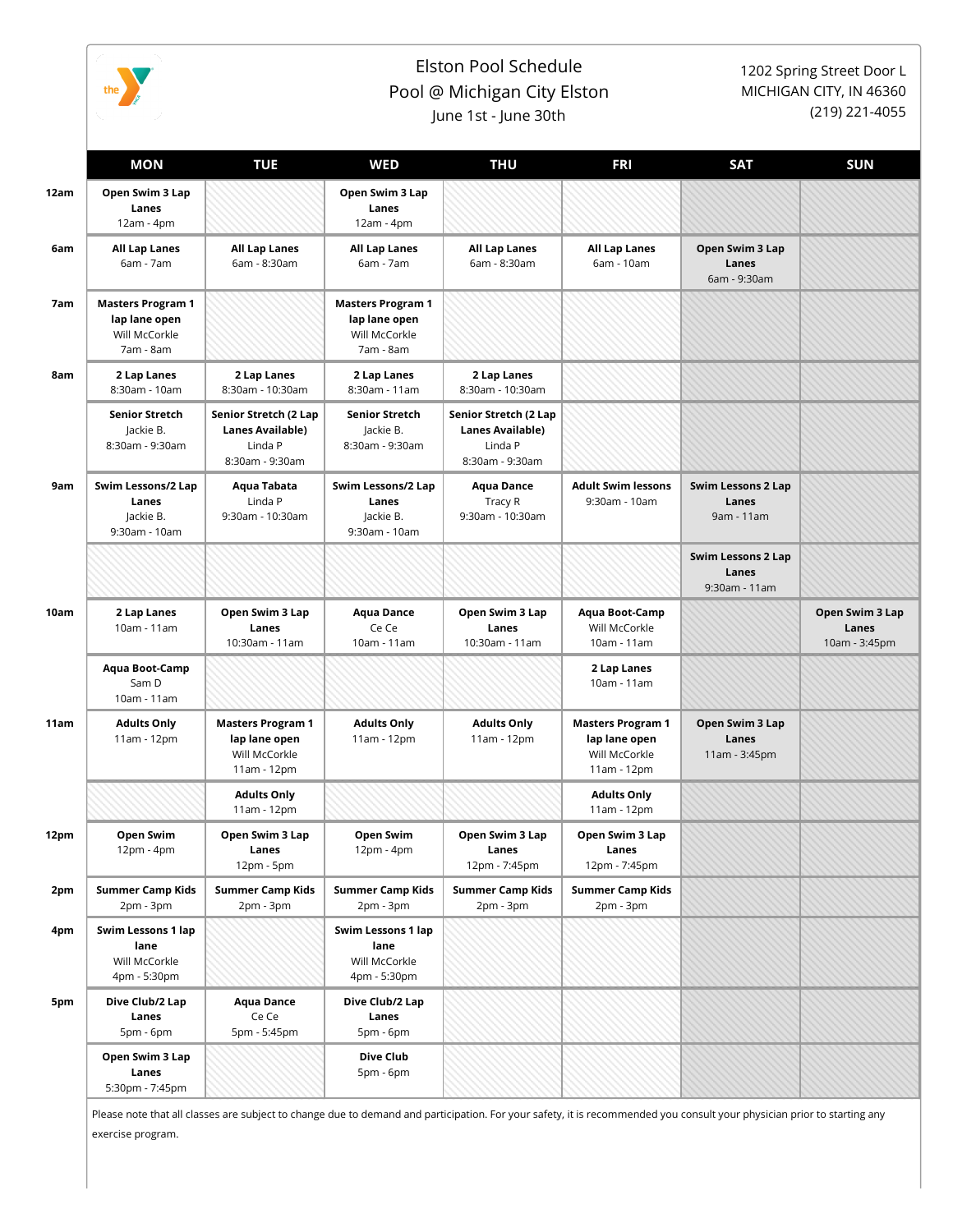

## Elston Pool Schedule Pool @ Michigan City Elston June 1st - June 30th

|     | MON | <b>TUE</b>                               | <b>WED</b>                                  | <b>THU</b> | <b>FRI</b> | <b>SAT</b> | <b>SUN</b> |
|-----|-----|------------------------------------------|---------------------------------------------|------------|------------|------------|------------|
|     |     |                                          | Open Swim 3 Lap<br>Lanes<br>5:30pm - 7:45pm |            |            |            |            |
| 6pm |     | Open Swim 3 Lap<br>Lanes<br>6pm - 7:45pm |                                             |            |            |            |            |

Please note that all classes are subject to change due to demand and participation. For your safety, it is recommended you consult your physician prior to starting any exercise program.